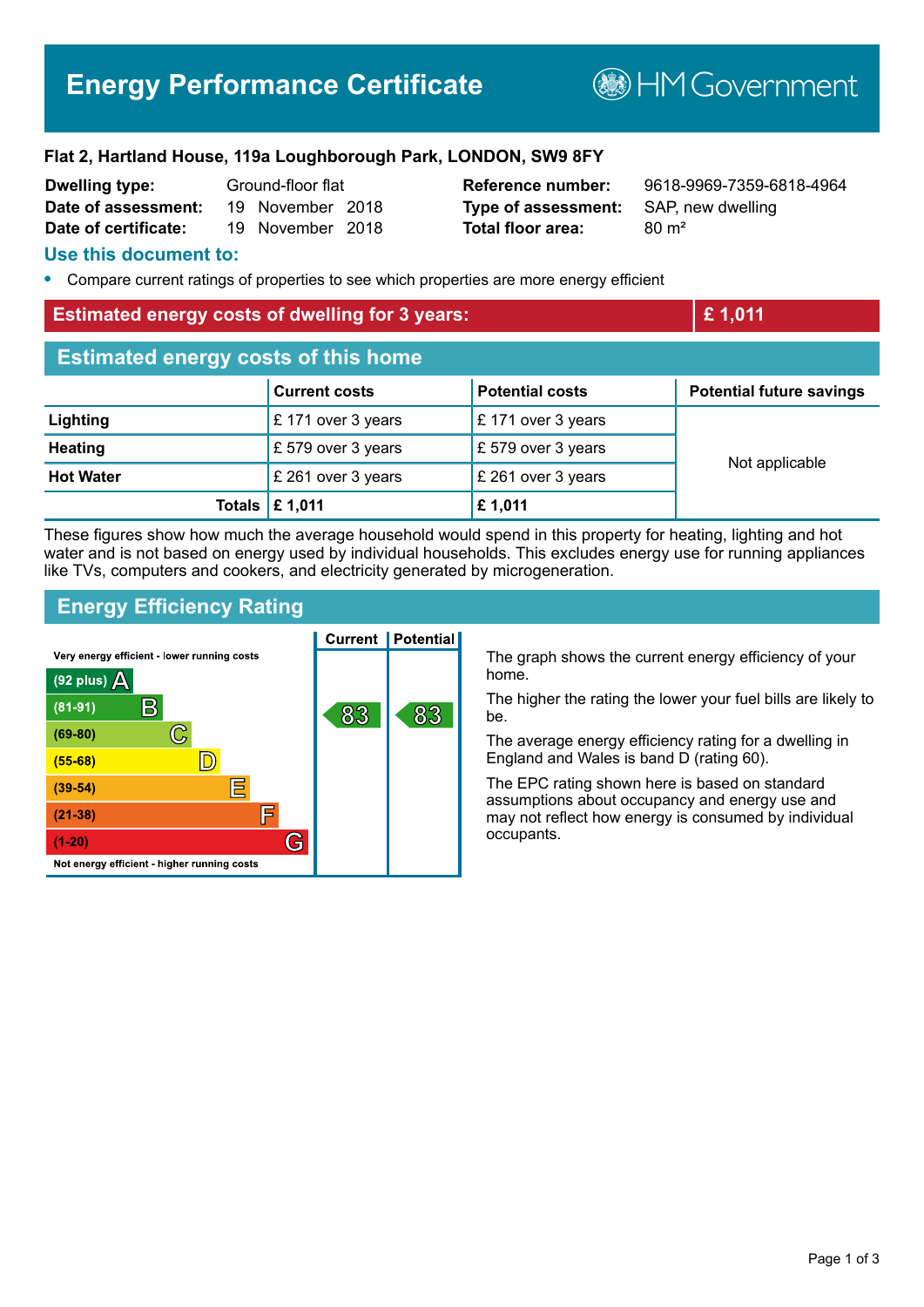Flat 2, Hartland House, 119a Loughborough Park, LONDON, SW9 8FY

#### 19 November 2018 RRN: 9618-9969-7359-6818-4964

**Energy Performance Certificate**

# **Summary of this home's energy performance related features**

| <b>Element</b>        | <b>Description</b>                                                         | <b>Energy Efficiency</b> |
|-----------------------|----------------------------------------------------------------------------|--------------------------|
| Walls                 | Average thermal transmittance 0.18 W/m <sup>2</sup> K                      | *****                    |
| Roof                  | (other premises above)                                                     |                          |
| Floor                 | Average thermal transmittance 0.13 W/m <sup>2</sup> K                      | *****                    |
| <b>Windows</b>        | High performance glazing                                                   | *****                    |
| Main heating          | Community scheme                                                           | *****                    |
| Main heating controls | Charging system linked to use of community heating, programmer<br>and TRVs | ★★★★☆                    |
| Secondary heating     | None                                                                       |                          |
| Hot water             | Community scheme                                                           | *****                    |
| Lighting              | Low energy lighting in all fixed outlets                                   | *****                    |
| Air tightness         | Air permeability 3.9 m <sup>3</sup> /h.m <sup>2</sup> (as tested)          | ★★★★☆                    |

Thermal transmittance is a measure of the rate of heat loss through a building element; the lower the value the better the energy performance.

Air permeability is a measure of the air tightness of a building; the lower the value the better the air tightness.

Current primary energy use per square metre of floor area: 55 kWh/m² per year

## **Low and zero carbon energy sources**

Low and zero carbon energy sources are sources of energy that release either very little or no carbon dioxide into the atmosphere when they are used. Installing these sources may help reduce energy bills as well as cutting carbon. The following low or zero carbon energy sources are provided for this home:

**•** Combined heat and power

# **Your home's heat demand**

This table shows the energy used for space and water heating by an average household in this property.

#### **Heat demand**

| Space heating (kWh per year) | 1.770 |
|------------------------------|-------|
| Water heating (kWh per year) | 2.111 |

If you built your own home and, as part of its construction, you installed a renewable heating system, you could receive Renewable Heat Incentive (RHI) payments. The estimated energy required for space and water heating will form the basis of the payments. For more information, search for the domestic RHI on the www.gov.uk website.

## **Recommendations**

None.